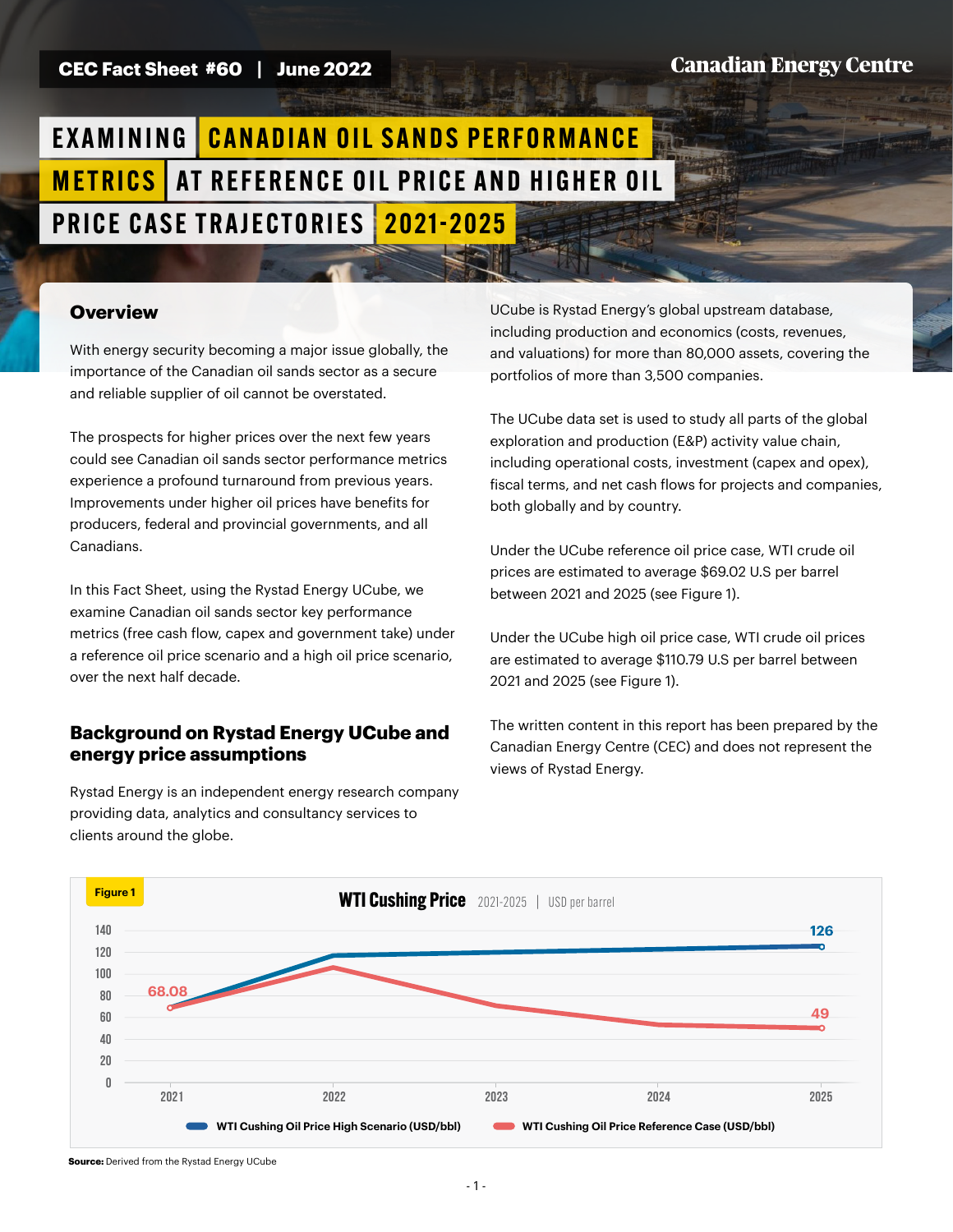# **Oil sands free cash flow (FCF)**

Under the oil price reference case, oil sands free cash flow (FCF) falls from US\$20.5 billion in 2021 to U.S.\$7.7 billion in 2025. Under the high oil price case, oil sands FCF rises from U.S.\$ 20.5 billion in 2021 to U.S.\$38.6 billion in 2025, an increase of over 88 percent (see Figure 2).

By 2025, annual oil sands FCF is U.S.\$30.9 billion or nearly 5 times greater under high oil prices than under the oil price reference case.

# **Oil sands capital expenditures (capex)**

Under the oil price reference case, oil sands capex rises from U.S.\$6.5 billion in 2021 to U.S. \$8.9 billion in 2025, an increase of nearly 37%. Under the high oil price case, oil sands capex rises from US\$6.5 billion in 2021 to U.S.\$11.7 billion in 2025, an increase of about 80 percent (see Figure 3).

By 2025, annual oil sands capex is U.S.\$2.8 billion or over 1.3 times greater under high oil prices than under the oil price reference case.



**Source:** Derived from the Rystad Energy UCube



**Source:** Derived from the Rystad Energy UCube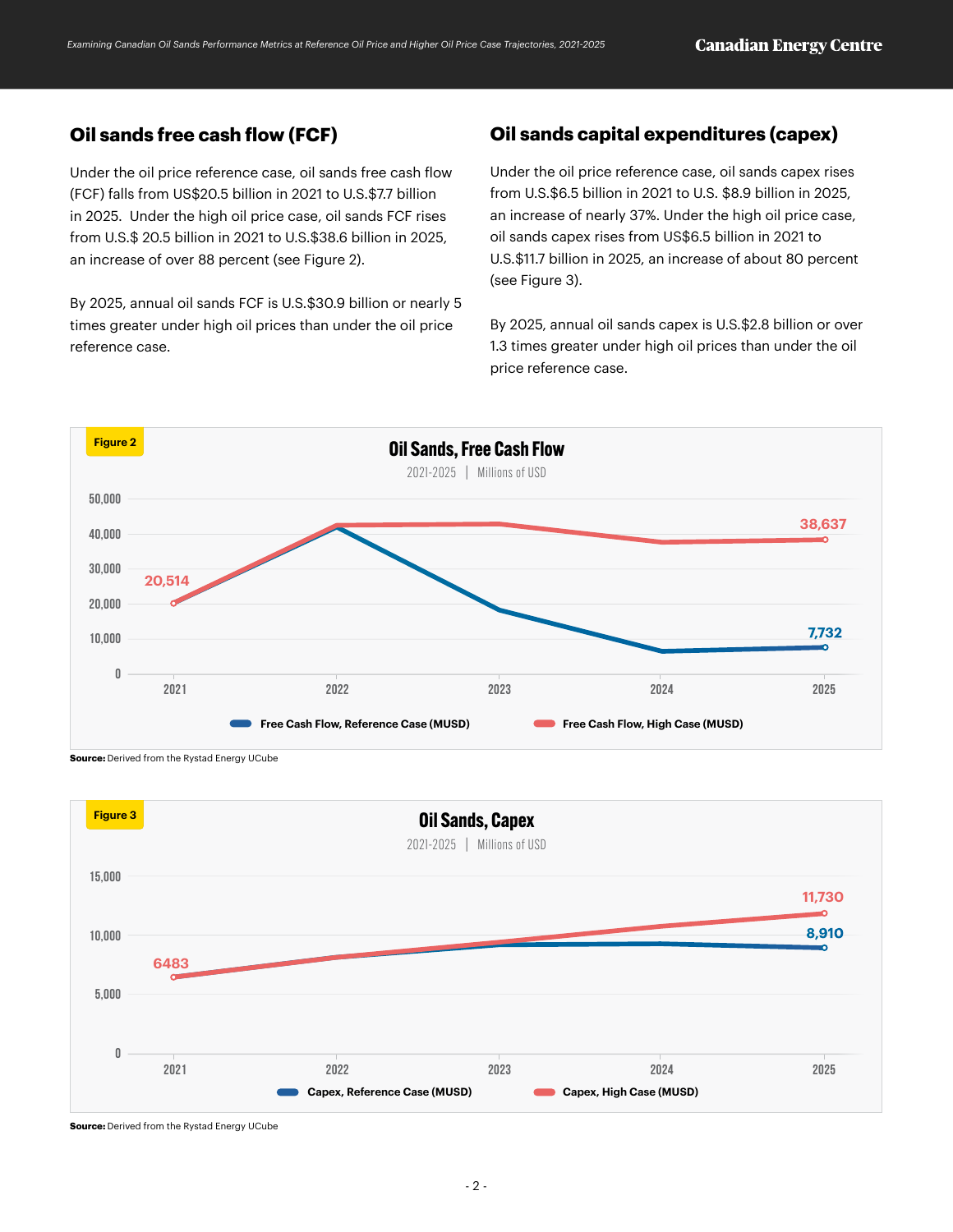# **Oil sands government take**

Under the oil price reference case, oil sands government take, including royalties and corporate income taxes, falls from U.S.\$10.4 billion in 2021 to U.S.\$6.2 billion in 2025. Under the high oil price case, oil sands government take rises from U.S.\$10.4 billion in 2021 to U.S.\$39 billion in 2025, an increase of 275 percent (see Figure 4).

By 2025, annual oil sands government take is U.S.\$32.8 billion or over six times greater under high energy prices than under the energy price reference case.

A major reason for the large difference in oil sands government take between the oil price reference case and the high oil price case is that with the prospects for higher crude oil prices over the next half decade, more oil sands projects move from pre-payout (1% to 9% of gross revenues) to post-payout royalty terms (25% to 40% of net revenues, depending on the price of oil) for the rest of their production lives (Government of Alberta, 2022).

## **Conclusion**

A higher oil price environment over the next half-decade could have a significant impact on Canadian oil sands sector key performance metrics.

Improvements to oil sands metrics under higher oil prices have benefits for producers, federal and provincial governments, and all Canadians.

As a secure and reliable supplier of oil, the Canadian oil sands sector has been working diligently on increasing production, while reducing emissions per barrel by developing CCUS and other technologies to meet rising global demand.



**Source:** Derived from the Rystad Energy UCube